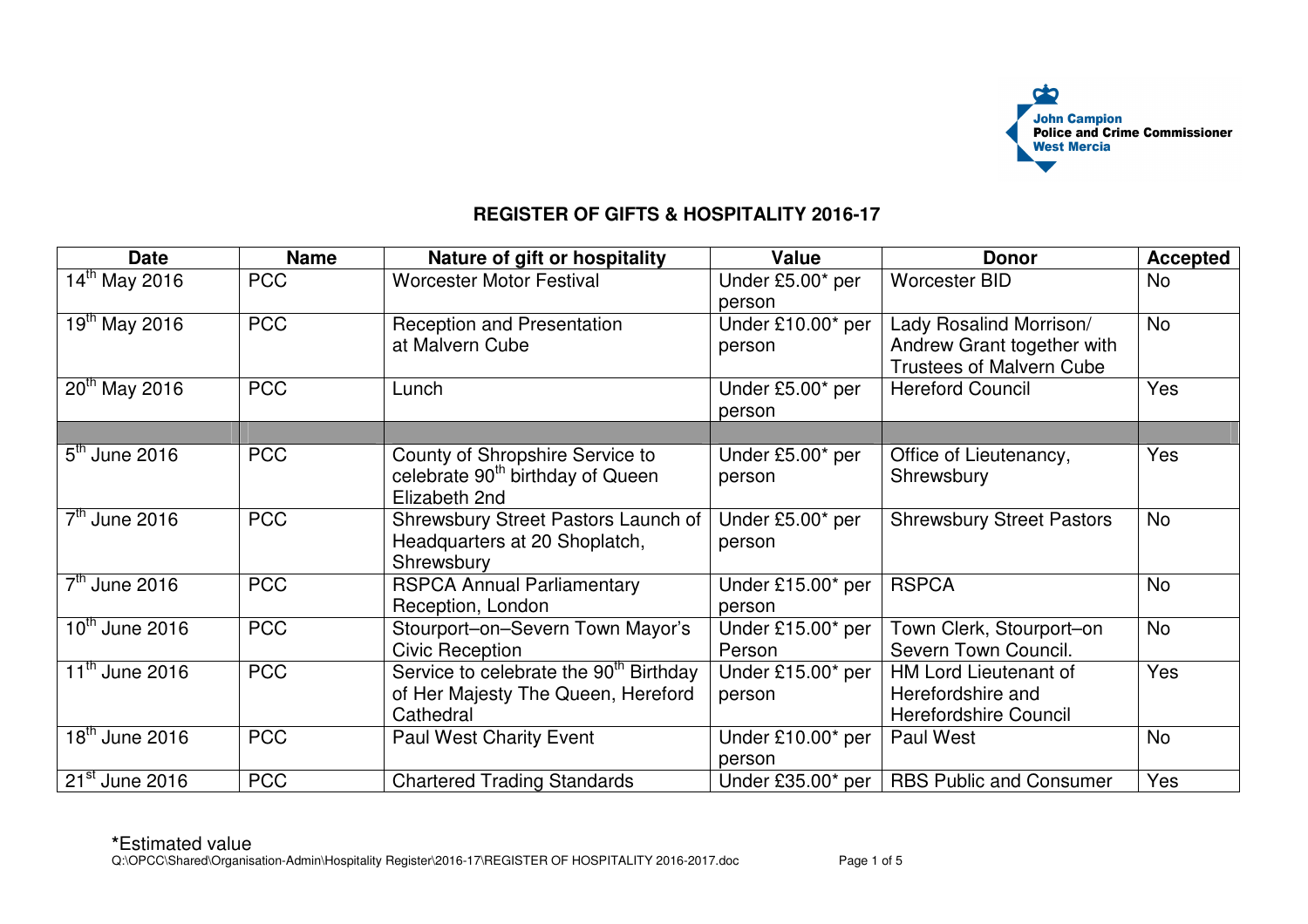| <b>Date</b>                     | <b>Name</b> | Nature of gift or hospitality                                       | <b>Value</b>                                                         | <b>Donor</b>                                             | <b>Accepted</b> |
|---------------------------------|-------------|---------------------------------------------------------------------|----------------------------------------------------------------------|----------------------------------------------------------|-----------------|
|                                 |             | Institute Conference Awards Dinner,<br><b>Telford</b>               | person                                                               | <b>Affairs</b>                                           |                 |
| $25th$ June 2016                | <b>PCC</b>  | <b>Official Opening of Woodrush</b><br>Community Hub, Wythall       | Under £10.00* per<br>person                                          | Woodrush High School                                     | Yes             |
|                                 |             |                                                                     |                                                                      |                                                          |                 |
| $1st$ July 2016                 | <b>PCC</b>  | Centenary of the Battle of the<br>Somme                             | Under £10.00* per<br>person                                          | Dean and Chapter of<br><b>Worcester Cathedral</b>        | <b>No</b>       |
| 4 <sup>th</sup> July            | <b>PCC</b>  | Regional PCC's Informal Dinner                                      | £54.50                                                               | <b>West Midlands PCC</b>                                 | Yes             |
| $7th$ July 2016                 | <b>PCC</b>  | The Young Citizenship Celebration                                   | Under £15.00* per<br>person                                          | The Continu Trust and Safer<br><b>Wyre Forest</b>        | Yes             |
| 13 <sup>th</sup> July 2016      | <b>PCC</b>  | <b>Trust Annual General Meeting</b>                                 | Under £5.00* per<br>person                                           | Chairman of Worcestershire<br>Health & Care              | <b>No</b>       |
| 14 <sup>th</sup> July 2016      | PCC / DPCC  | Invite to Drinks and Canapés at<br>Home of High Sheriff             | Under £15.00* per<br>person                                          | High Sheriff of<br>Worcestershire                        | <b>No</b>       |
| 14 <sup>th</sup> July 2016      | <b>PCC</b>  | Police Bravery Awards, London                                       | Under £60.00* per<br>person                                          | Police Federation of England<br>and Wales                | Yes             |
| 17 <sup>th</sup> July 2016      | <b>PCC</b>  | Street Pastors Informal BBQ,<br>Hereford                            | Under £15.00* per<br>person                                          | <b>Hereford Street Pastors</b>                           | <b>No</b>       |
| 8 <sup>th</sup> September 2016  | <b>PCC</b>  | Invitation to Media SHYPP film<br>Premier - Two Kids Lost, Hereford | Under £5.00* per<br>person                                           | Supported Housing for<br>Young People Project<br>(SHYPP) | <b>No</b>       |
| 8 <sup>th</sup> September 2016  | <b>PCC</b>  | Autumn Reception Royal Air Force<br><b>Shrawbury Officers' Mess</b> | Under £15.00* per<br>person                                          | <b>Station Commander of Royal</b><br>Air Force Shawbury  | <b>No</b>       |
| 8 <sup>th</sup> September 2016  | <b>DPCC</b> | Autumn Reception Royal Air Force<br><b>Shrawbury Officers' Mess</b> | Under £15.00* per<br>person                                          | <b>Station Commander of Royal</b><br>Air Force Shawbury  | Yes             |
| 9 <sup>th</sup> September 2016  | PCC / DPCC  | Drinks and Canapes with High<br>Sheriff of Herefordshire            | Under £10:00* per<br>person                                          | <b>High Sheriff of Herefordshire</b>                     | <b>No</b>       |
| 10 <sup>th</sup> September 2016 | PCC/DPCC    | 2 tickets to see Bands of the 80's                                  | £25 each the PCC<br>did not attend, but<br>2 members of<br>staff did | <b>Worcester Cricket Club</b>                            | Yes             |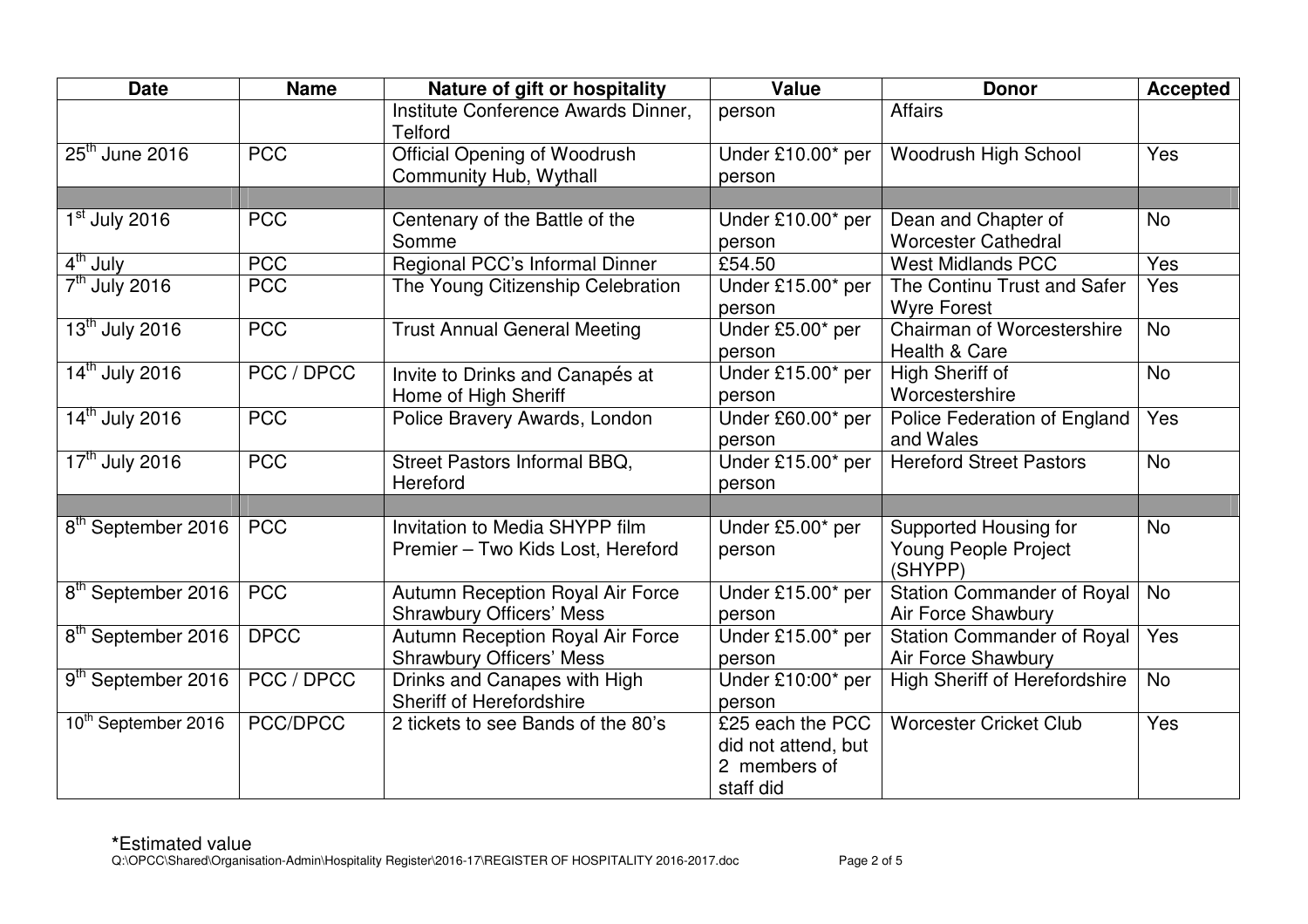| <b>Date</b>                     | <b>Name</b> | Nature of gift or hospitality                                                                                | <b>Value</b>                | <b>Donor</b>                                                                    | <b>Accepted</b> |
|---------------------------------|-------------|--------------------------------------------------------------------------------------------------------------|-----------------------------|---------------------------------------------------------------------------------|-----------------|
| 24 <sup>th</sup> September 2016 | <b>PCC</b>  | Enthronement and installation of The<br>Right Reverend Dr. Michael Ipgrave<br><b>OBE, Lichfied Cathedral</b> | Under £5.00* per<br>person  | Dean of Lichfield                                                               | <b>No</b>       |
| 24 <sup>th</sup> September 2016 | <b>PCC</b>  | <b>National Police Memorial Day Eve</b><br>Drinks Reception, Westminster,<br>London                          | Under £20.00* per<br>person | <b>Commissioner of Police of</b><br>the Metropolis                              | <b>No</b>       |
| 25 <sup>th</sup> September 2016 | <b>PCC</b>  | Post Service Reception for National<br>Police Memorial Day Service, St.<br>Paul's Cathedral, London          | Under £20.00* per<br>person | Founder of the Police<br><b>National Memorial Police</b><br><b>Memorial Day</b> | Yes             |
| 27 <sup>th</sup> September 2016 | PCC/DPCC    | Performing Arts Showcase event,<br>Worcester                                                                 | Under £5.00* per<br>person  | All Sorts of Performing Arts                                                    | <b>No</b>       |
| 3rd October 2016                | <b>PCC</b>  | Celebration Event for YSS 30 years                                                                           | Under £10:00* per<br>person | Youth Support Services,<br>Worcester                                            | <b>No</b>       |
| 3rd October 2016                | <b>DPCC</b> | Celebration Event for YSS 30 years                                                                           | Under £10:00* per<br>person | Youth Support Services,<br>Worcester                                            | Yes             |
| 6 <sup>th</sup> October 2016    | <b>DPCC</b> | Networking Breakfast at Chamber<br>Expo                                                                      | Under £10:00* per<br>person | <b>Hereford &amp; Worcester</b><br><b>Chamber of Commerce</b>                   | Yes             |
| $9th$ October 2016              | <b>PCC</b>  | <b>The Shrievalty Service</b>                                                                                | Under £5.00* per<br>person  | <b>High Sheriff of Hereford</b>                                                 | <b>No</b>       |
| 16 <sup>th</sup> October 2016   | <b>PCC</b>  | Service to Commemorate the 800 <sup>th</sup><br>Anniversary of the Death of King<br>John                     | Under £5.00* per<br>person  | <b>High Sheriff of Worcester</b>                                                | Yes             |
| 22 <sup>nd</sup> October 2016   | <b>PCC</b>  | <b>Supporting Breast Cancer Haven</b>                                                                        | £8.00 per person            | Chairman of Herefordshire<br>Council                                            | <b>No</b>       |
| 29th October 2016               | <b>PCC</b>  | Afternoon with David Hathaway                                                                                | Under £5.00* per<br>person  | <b>Cornerstone Family Church</b>                                                | <b>No</b>       |
| 1 & 2 November<br>2016          | <b>PCC</b>  | <b>Police Strategy Forum</b>                                                                                 | £995 per head               | Ahmedia Ltd                                                                     | <b>No</b>       |
| 2 <sup>nd</sup> November 2016   | <b>PCC</b>  | 2016 Graduation dinner                                                                                       | Under £25.00* per<br>person | University of Worcester<br>Arena                                                | <b>No</b>       |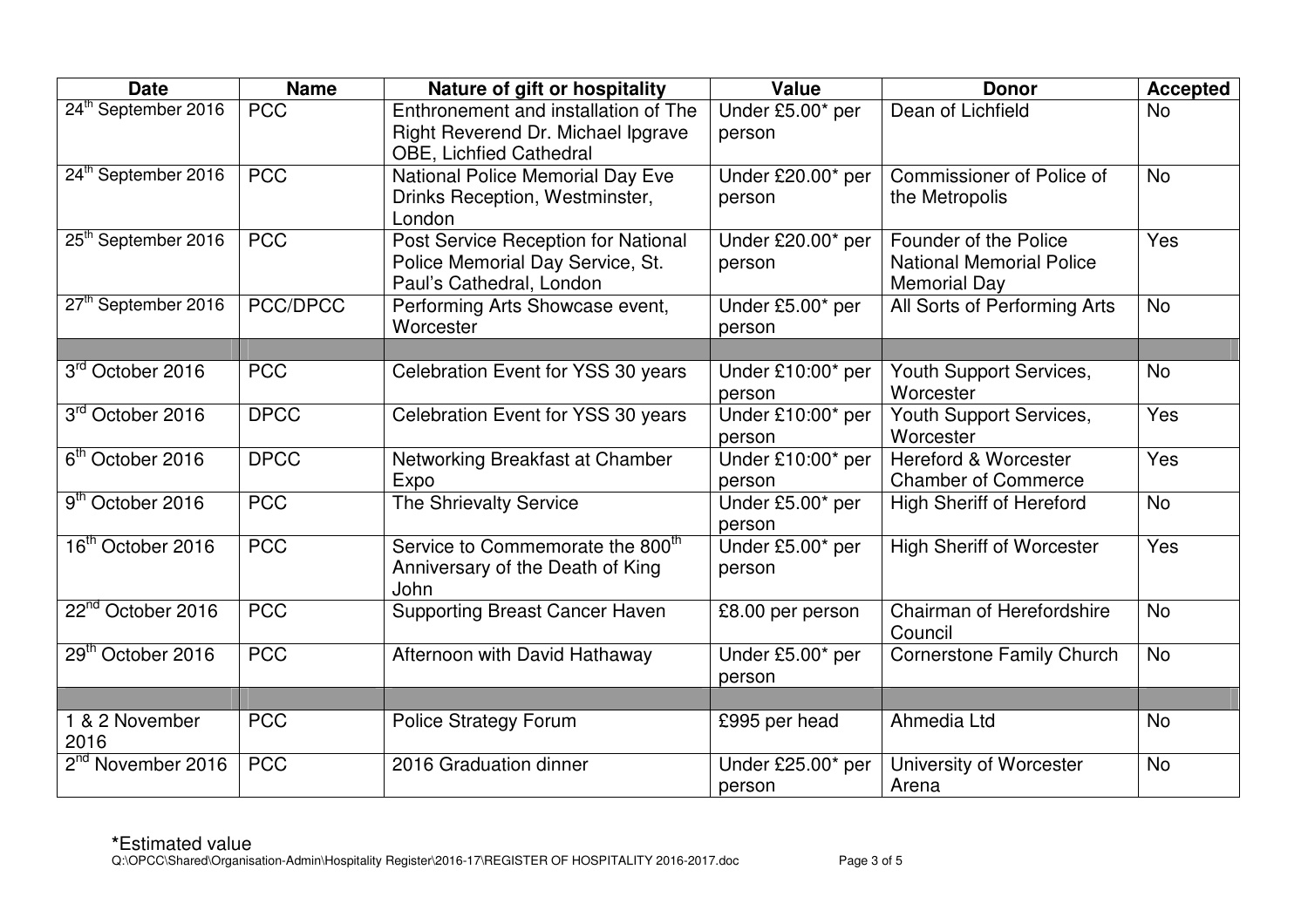| <b>Date</b>                    | <b>Name</b>   | Nature of gift or hospitality                 | <b>Value</b>      | <b>Donor</b>                     | <b>Accepted</b> |
|--------------------------------|---------------|-----------------------------------------------|-------------------|----------------------------------|-----------------|
| 3rd November 2016              | <b>DPCC</b>   | Energize 2015-16 Impact & Review              | Under £10* per    | Energize                         | <b>Yes</b>      |
|                                |               | & Energize Award Event                        | person            |                                  |                 |
|                                |               |                                               |                   |                                  |                 |
| 5 <sup>th</sup> November 2016  | <b>PCC</b>    | Thanksgiving Service to celebrate             | Under £5.00* per  | Malvern St John Ambulance        | <b>No</b>       |
|                                |               | the centenary of Malvern Unit                 | person            |                                  |                 |
| 6 <sup>th</sup> November 2016  | <b>PCC</b>    | Afternoon Tea - Worcester Civic               | Under £5.00* per  | <b>Worcester Council</b>         | <b>No</b>       |
|                                |               | Service                                       | person            |                                  |                 |
| 8 <sup>th</sup> November 2016  | <b>PCC</b>    | Drinks to celebrate a retirement              | Under £5.00* per  | <b>Womens Aid</b>                | <b>No</b>       |
|                                |               |                                               | person            |                                  |                 |
| 9 <sup>th</sup> November 2016  | <b>PCC</b>    | Dinner at 15 <sup>th</sup> Annual Sport Award | Under £20.00* per | Sports Partnership-              | <b>No</b>       |
|                                |               |                                               | person            | <b>Hereford &amp; Worcester</b>  |                 |
| 9 <sup>th</sup> November 2016  | DPCC &        | Dinner at 15 <sup>th</sup> Annual Sport Award | Under £20.00* per | Sports Partnership-              | Yes             |
|                                | Commissioning |                                               | person            | <b>Hereford &amp; Worcester</b>  |                 |
|                                | Officer       |                                               |                   |                                  |                 |
| 13 <sup>th</sup> November 2016 | <b>PCC</b>    | Refreshments after Remembrance                | Under £5.00* per  | <b>City of Worcester Council</b> | Yes             |
|                                |               | Parade                                        | person            |                                  |                 |
| 14 <sup>th</sup> November 2016 | <b>PCC</b>    | Anti-bullying campaign - light                | Under £5.00* per  | <b>Stourport High School</b>     | <b>No</b>       |
|                                |               | refreshments                                  | person            |                                  |                 |
| 16 <sup>th</sup> November 2016 | <b>PCC</b>    | Faith & Criminal Justice Interfaith           | Under £5.00* per  | <b>Holland House</b>             | <b>No</b>       |
|                                |               | Seminar                                       | person            |                                  |                 |
| 26 <sup>th</sup> November 2016 | <b>PCC</b>    | Snowdrop Ball                                 | £55 per person    | <b>St Richards Hospice</b>       | <b>No</b>       |
|                                |               |                                               |                   |                                  |                 |
|                                |               |                                               |                   |                                  |                 |
| 2 <sup>nd</sup> December 2016  | <b>PCC</b>    | <b>Dinner for Civic Heads</b>                 | Under £45.00* per | <b>Shropshire Council</b>        | Yes             |
|                                |               |                                               | person            |                                  |                 |
| 6 <sup>th</sup> December 2016  | <b>DPCC</b>   | <b>CMPG Award &amp; Recognition</b>           | Under £45.00* per | <b>CMPG</b>                      | Yes             |
|                                |               | Ceremony, Tally-Ho, Birmingham                | person            |                                  |                 |
| 12 <sup>th</sup> December 2016 | <b>PCC</b>    | <b>Carol Service</b>                          | Under £5.00* per  | <b>Worcester County Council</b>  | <b>No</b>       |
|                                |               |                                               | person            |                                  |                 |
| 15 <sup>th</sup> December 2016 | <b>PCC</b>    | B&B at Harewood Inn, Ross on Wye              | £80* per person   | <b>MEP West Midlands</b>         | Yes             |
|                                |               | as guest speaker                              |                   |                                  |                 |
|                                |               |                                               |                   |                                  |                 |